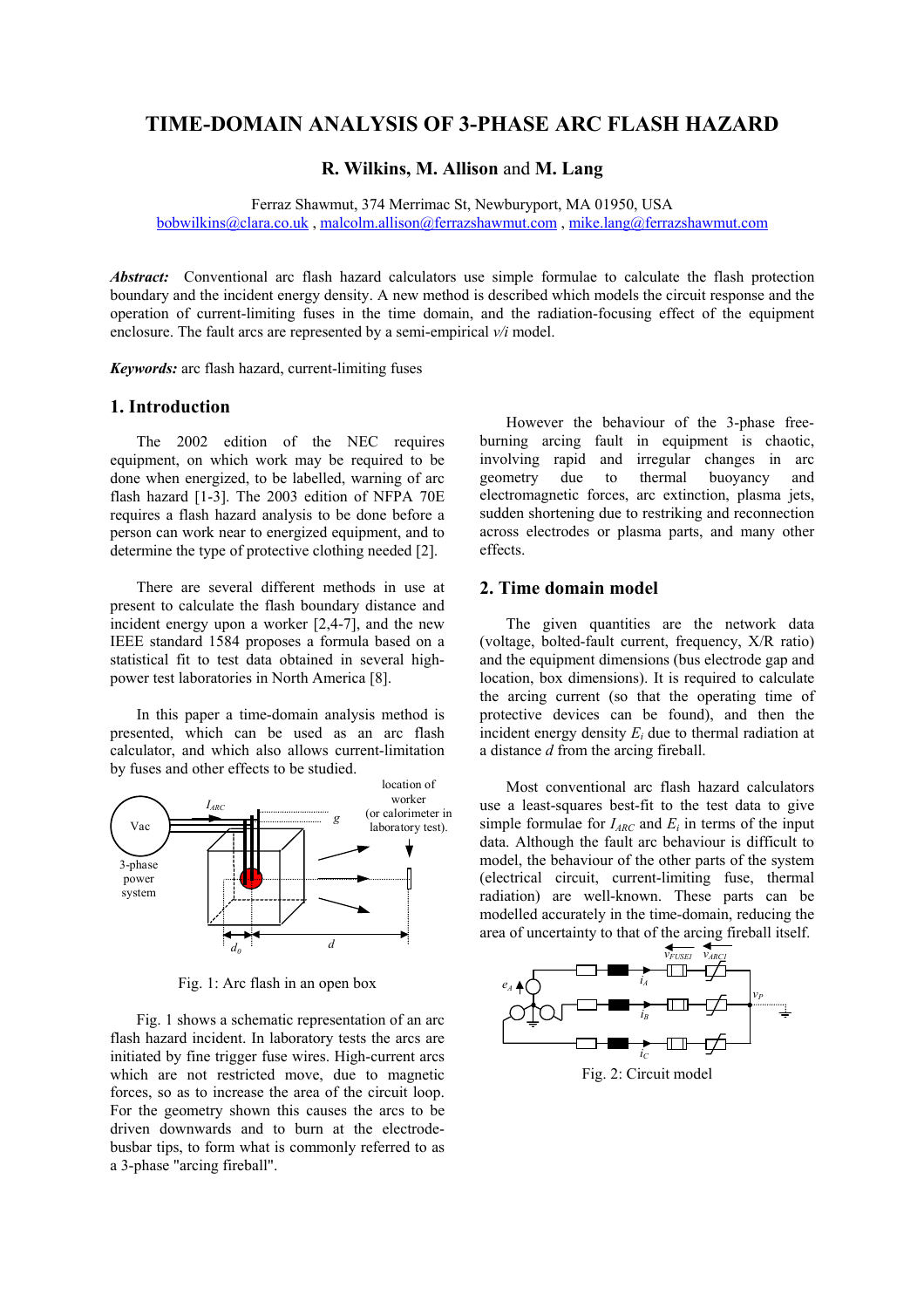Fig. 2 shows the circuit model, which includes a set of 3 current-limiting fuses in series with the arcing fault. The arcing fault is initially modelled as a set of fine trigger fuse wires with a fixed melting  $I^2t$ , and then the subsequent arcing fireball is modelled as a star-connected set of non-linear resistances. For ungrounded faults the sum of the phase currents is zero, which enables the potential  $v_p$  to be calculated. The transient circuit current can then be found by numerical solution of the circuit differential equations :

$$
\frac{di_A}{dt} = \frac{e_A - Ri_A - v_{FUSE1} - v_{ARC1} - v_P}{L}
$$
\n
$$
\frac{di_B}{dt} = \frac{e_B - Ri_B - v_{FUSE2} - v_{ARC2} - v_P}{L}
$$
\n
$$
\frac{di_C}{dt} = \frac{e_C - Ri_C - v_{FUSE3} - v_{ARC3} - v_P}{L}
$$
\n(1)

 $v_P = 0$  if the star point is grounded, otherwise

 $(a)$  if all fuses are intact

 $+v_{ARC2} + v_{ARC3}$ )/3  $v_P = -(v_{FUSE1} + v_{FUSE2} + v_{FUSE3} + v_{ARC1})$ 

(b) after 1st fuse has cleared (say in phase  $a$ )

$$
v_P = (e_B + e_C - v_{FUSE2} - v_{FUSE3} - v_{ARC2} - v_{ARC2})/2
$$

Cyclically similar expressions may be written if phase *b* or phase *c* clears first [9]. If a back-up breaker is used rather than fuses, the fuse voltages are all set to zero.

#### **3. Fault arc characteristics**

The single-phase high-current arc in air has a rising *V-I* characteristic which can be represented as

$$
V_{ARC} = V_E + k I_{ARC}{}^{X} g^{Y}
$$
 (2)

Measurements by Fisher [10] using currents up to 41.6kA and arcing gaps *g* from 25-100mm found that  $X \approx 0.15$  and  $Y \approx 0.5$ . Ignatko [11] studied arcs from 5-150kA with gaps from 5-200mm. He measured the electrode-fall voltage  $(V_F)$  with Langmuir probes (23.5V for copper electrodes), and the actual arc length (which is greater than the gap distance) was measured photographically, to obtain the column gradient. Ignatko's data also fits the form of equation (2), with similar *X* and *Y* to Fisher's.

Stokes and Oppenlander [12] found  $X \approx 0.12$  and  $Y \approx 1.0$  for horizontal and vertical gaps of 5-500mm with currents up to 20kA. Their photographs revealed the complex variations in arc geometry in detail. Paukert [13] reviewed data from seven different laboratories and found approximate average values of  $X \approx 0.2$  and  $Y \approx 0.47$ .

Given the very variable nature of the fault arc the data in the literature shows a remarkable agreement. The arc voltage shows a weakly rising dependence on current, with  $X \approx 0.12 - 0.2$ . In some cases it is not clear whether published data refers to instantaneous current or true r.m.s. current, but the trend is the same. The dependence on *g* is more variable, probably as a result of the use of differing electrode geometries.

For the 3-phase case, the behaviour of the arcing fireball is different and not well known, but as a first step (as originally suggested by Fisher) it can be represented as 3 separate star-connected single-phase arcs, each of which can be modelled by an equation of the same form as (2), but the values of *k, X* and *Y* have not been measured directly.

The unknown 3-phase values of *X* and *Y* were determined using the following procedure. First the value of a constant arc voltage was found which gave a true r.m.s. arcing current which agreed exactly with the values measured in the IEEE tests. This was done by repeatedly solving (1) for each test shot, computing the true r.m.s. current over the last cycle before the circuit opened, and iteratively adjusting  $V_{ARC}$  to obtain agreement. Then *X* and *Y* were determined by multiple regression (304 test shots were used in the analysis). This gave  $X = 0.173$  and  $Y = 0.222$ , values which are consistent with expectations from data on the single-phase arc.

Then it was assumed that the same *X* and *Y* can be used to relate the instantaneous arc voltage and current (*v* and *i* ), giving a nonlinear transient arc model of the form

$$
v_{ARC} = V_E + K i_{ARC} {}^{0.173} g^{0.222} \tag{3}
$$

Finally the value of *K* was found by a second iterative fitting to the measured arcing current. However *K* was not constant, but a relatively strong function of the line-to-line test voltage  $V_{LL}$ . ( $K =$  $1.827V_{LL}$ <sup>-0.377</sup> with  $V_{LL}$  in kV). This dependency is not easy to explain, but can also be found in Schau and Schade [14] and the IEEE formula. It is probably connected with the assumption that the arc is quasistatic, and possibly that the effects of arc extinction and restriking around voltage zero are not modelled. There was also a box effect; *K* must be multiplied by 0.797 for tests in a box.

Using this model together with the circuit equations (1), the circuit currents, voltages, power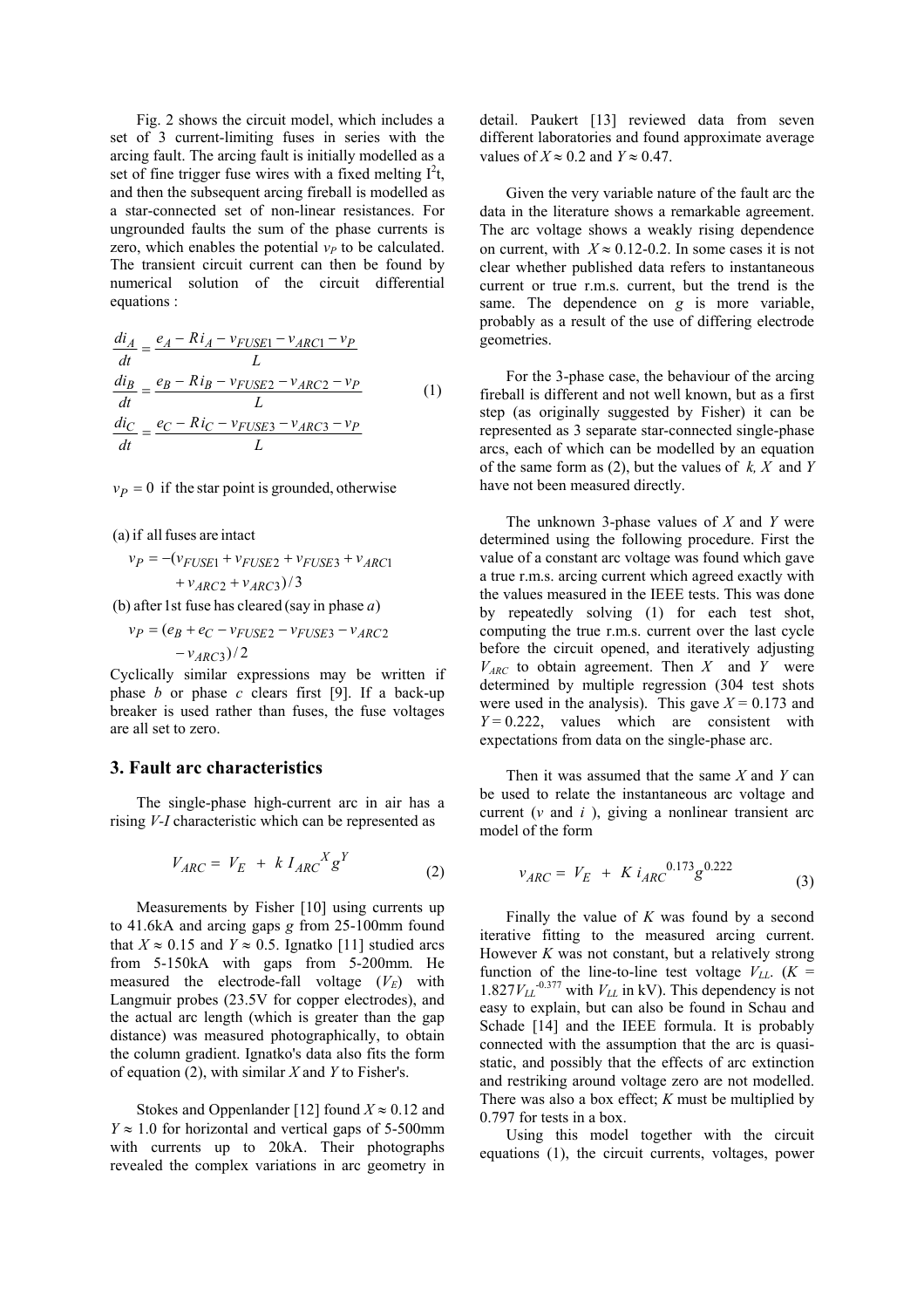and energy can be computed. Typical results are shown in Figs. 3a-3d for an ungrounded arcing fault.



Fig. 3a: Computed current transients



Fig. 3b: Computed arc voltage transients



Fig. 3c: Instantaneous 3-phase power

The waveshapes are similar to published data [5,14]. The current stabilises quite quickly because of the damping effect of the fault arc resistance. The delay in appearance of the arc voltage is the fusion time of the fine trigger wires in each phase. Fig. 3c shows the instantaneous power as a fraction of the bolted-fault VA. In the example shown this ratio is close to the worst-case value of 0.5. The build-up of arc energy in Fig. 3d is almost linear, but with a delay of a few milliseconds after the fault begins.



Fig. 3d: Total arc energy

These solutions were obtained using  $4<sup>th</sup>$  order Runge-Kutta integration of the equations, with automatic adjustment of the time step to achieve a preset accuracy. However the resistance of the arc model (3) tends to infinity as the current nears zero, giving a very low circuit time-constant, which causes the time step to be reduced to a very small value, and the solution "grinds to a halt". The method of solving this problem is given in section 8.

Gammon and Matthews [15] calculated arcing currents for 1-phase arcing faults using a similar time-domain method (Runge-Kutta integration, using both Fisher's and Stokes and Oppenlander's model). They assumed that the arc extinguishes at each current zero and then reignites in the next half-cycle when the gap voltage reaches a fixed breakdown level (dielectric reignition), whereas the model described here shows a continuous variation of current through the zero-crossing period. Dielectric reignition occurs for a 1-phase arc where the power input to the arc drops to zero when the current reaches zero. However for a 3-phase arcing fireball the situation is less clear. Although the current in one phase may reach zero the power input to the fireball continues via the other two phases.

#### **3.1 Calculation of arcing current**

Using the model the r.m.s. arcing current (geometric mean value for the 3 phases over the last cycle before circuit opening) was computed and compared with the measured values given in [8]. The results are shown in Fig. 4a, and the values predicted by the IEEE formula are shown in Fig 4b.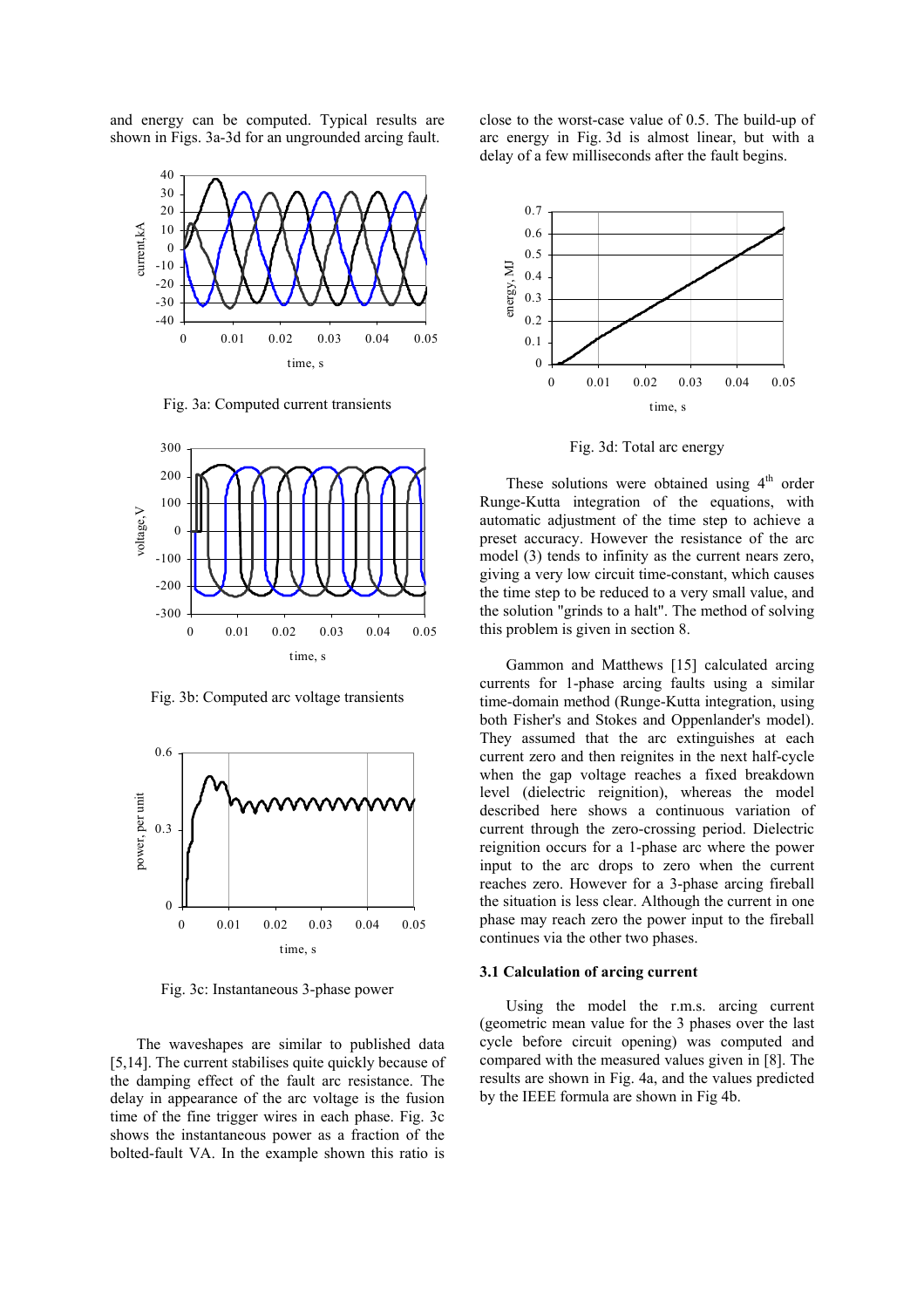

Fig. 4a: Comparison of predicted and measured arcing current (time-domain model).



Fig. 4b: Comparison of predicted and measured arcing current (IEEE 1584 model).

The time-domain model gives a slightly better correlation  $(r^2=0.989)$  than the IEEE formula  $(r^2=0.978)$ . The computed value of total arc energy also agreed well with the test values  $(r^2=0.955)$ .

Fuses were not used for the tests shown in Fig. 4, the circuit being cleared by a back-up breaker. The data covers voltages from 208V to 13.8kV, bolted fault currents from 700A to 106kA, arcing gaps from 7.1mm to 152mm, and various box dimensions, as well as tests in the open (304 tests in all).

## **4. Calculation of incident energy density**

In [8] it is assumed that the incident energy density falls with distance from the arcing fireball according to  $(1/d^x)$  where *x* is a "distance exponent". For a spherical fireball in the open with a total energy  $W_{ARC}$  the direct radiated energy density at a distance *d* is  $\beta W_{\text{ARC}}/(4\pi d^2)$  where  $\beta$  is the fraction of the total arc energy which is emitted as radiant heat. The distance exponent in this case is 2.

For tests in an open box, the focusing effect of the box changes the situation, as shown in Fig. 5.



Fig. 5: Box focusing effect

For open box tests, as *d* gets smaller, the distance exponent falls, eventually towards zero, when the radiant heat appears as a plane wave. The same effect can occur as the box dimensions change. Reflections of heat from the back and sides of the box can make the arc and the box appear as one much larger heat source, reducing the effective distance exponent.

## **4.1 Tests in the open**

Fitting to the IEEE test data using multiple regression gave the following model :

$$
E_{\text{max}} = 0.1026 E_S^{0.958} g^{0.284} V_{LL}^{-0.532}
$$
 (4)

 $E_{\text{max}}$  = mean maximum energy density at a distance  $d$ , (cal/cm<sup>2</sup>)

 $E_S$  = spherical component of energy density  $= W_{ARC}/(4\pi d^2)$ 

$$
W_{ARC}
$$
 = total computed arc energy, J

Fig. 6 shows a good correlation ( $r^2$  = 0.949) between the predictions of (4) and the test values.



Fig. 6: Predicted incident energy, all open tests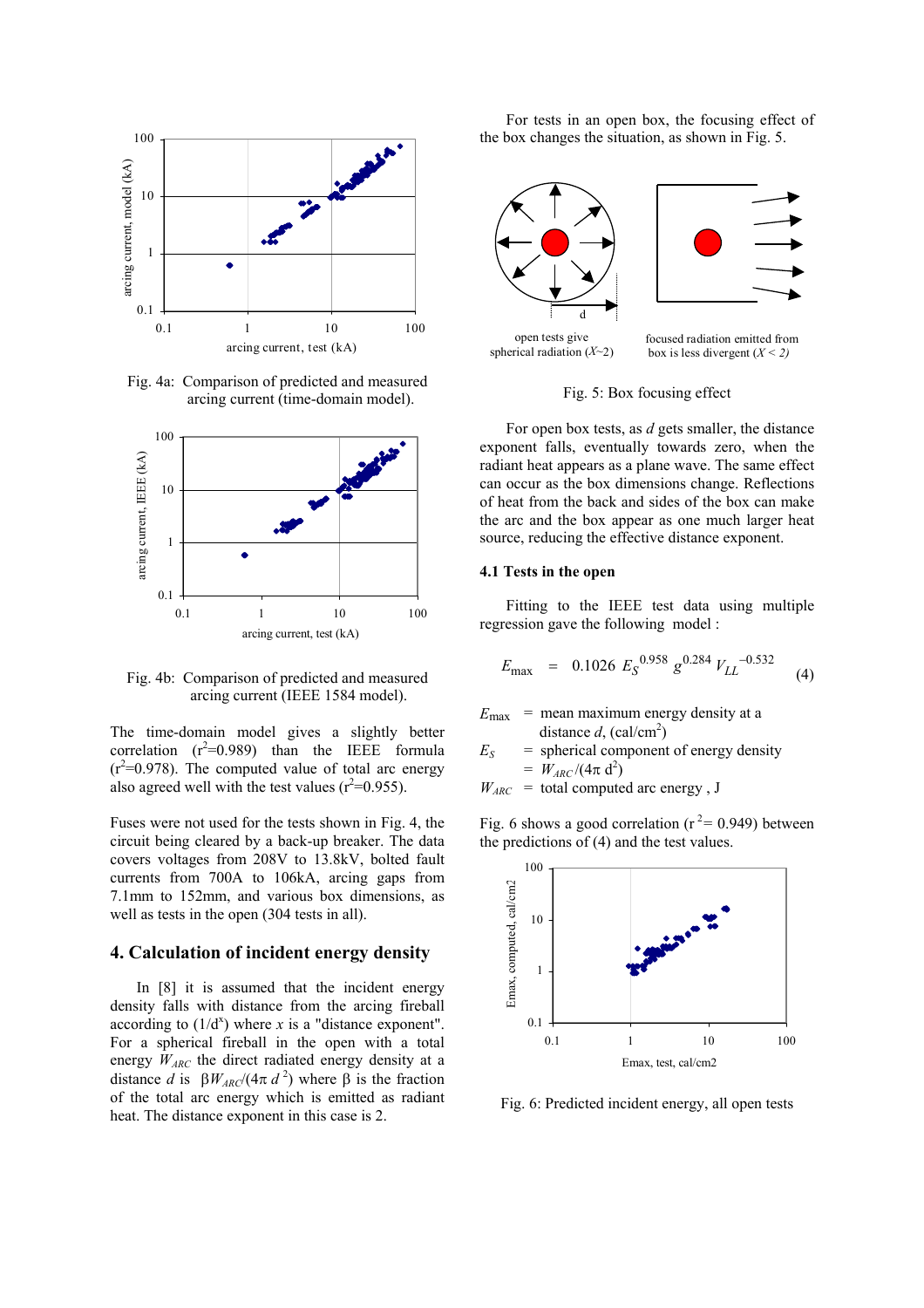#### **4.2 Tests in a box with one side open**

Rather than using distance exponents, it is possible to calculate the focusing effect of the box directly, using **radiative view factors** [16]. The view factor *Fij* between 2 surfaces *i* and *j* is defined as the fraction of the radiated energy leaving surface *i* which strikes surface *j*.

Radiated energy from the arc strikes the back and sides of the box and is then reflected out towards the calorimeters. It is necessary to take multiple reflections into account, as these are not negligible. The inner surfaces behave as **diffuse absorbers and reflectors** with a reflectivity α. Incident radiation is reflected equally in all directions, as illustrated in Fig.7.



Fig. 7: Box geometry for calculation of reflections

The arcing fireball is treated as a spherical source of heat. For a single reflection the fraction of the arc energy which strikes side *k* is  $F_{SK.}(\beta W_{ARC})$ . *FSK* is the view factor from a spherical heat source to a rectangular plate, and is an easily calculated geometrical function [16]. If the diffuse reflectivity is α, the fraction of the reflected energy which strikes the calorimeter is then  $\alpha$ *.F*<sub>*SK</sub>*.*F<sub>KC</sub>*( $\beta$ *,W<sub>ARC</sub>)*, where *F<sub>KC</sub>*</sub> is the view factor between side *k* and the calorimeter. Using the reciprocity principle [16]  $A_C F_{CK} = A_K F_{KC}$ , where  $A_K$  is the area of side *k* and  $A_C$  is the area of the calorimeter. So the energy striking the calorimeter is  $\alpha F_{SK.}F_{CK}$  ( $A_C/A_K$ ) ( $\beta W_{ARC}$ ). This then gives the incident energy density at the calorimeter due to a single reflection as

$$
E_I = \alpha F_{SK} (F_{CK}/A_K) (\beta W_{ARC})
$$

where  $F_{CK}$  is the view factor from the calorimeter to the side *k*.

Multiple reflections are treated similarly. For a triple reflection, say from the arc to the back of the box (side 1), then to the far side (4), then to the bottom (3), the energy arriving at the calorimeter is

$$
E_3 = \alpha^3 F_{SI} F_{14} F_{43} (F_{C4}/A_4) (\beta W_{ARC})
$$

and the total reflected energy  $F_R(\alpha)$ .  $W_{ARC}$  is obtained by summing all the contributions from all the reflections. For a 5-sided box the number of possible reflections off *N* surfaces is *5!/(5-N)!* a total of 325 paths, as shown below.

| No of reflections | No of paths |
|-------------------|-------------|
| $1$ (i.e. single) |             |
|                   | 20          |
|                   |             |
|                   | 120         |
|                   |             |

Although there are a large number of quadruple and quintuple reflection paths, their contribution to the total energy is small because of the multiplying factor  $\alpha^4$  or  $\alpha^5$ , and the reflectivity  $\alpha$  must be less than 1. Using this method the effect of the box can be taken into account simply by adding the total reflected energy density to the spherical component (which strikes the calorimeter directly without any reflections). Eqn (4) is then modified to

$$
E_{\text{max}} = 0.1026 \{ E_S + F_R(\alpha) W_{ARC} \}^{0.958} g^{0.284} V_{LL}^{-0.532}
$$
\n(5)

The only unknown is the reflectivity  $\alpha$ . By varying  $\alpha$ and computing the correlation between the predictions of (5) and the test data, the optimum value of  $\alpha$  was found to be 0.56. This corresponds well with values to be expected from graybody diffuse reflectors. In a typical case direct spherical radiation accounts for about 50% of the incident energy while the paths with 5 reflections contribute only 0.1%. Multiple reflections of higher order than this can be neglected.

Fig. 8a shows a comparison between the incident energy density predicted by (5) and the measured mean maximum values for the entire IEEE data set.



Fig. 8a: Computed vs. measured incident energy

Fig. 8b gives a similar comparison for the IEEE formula.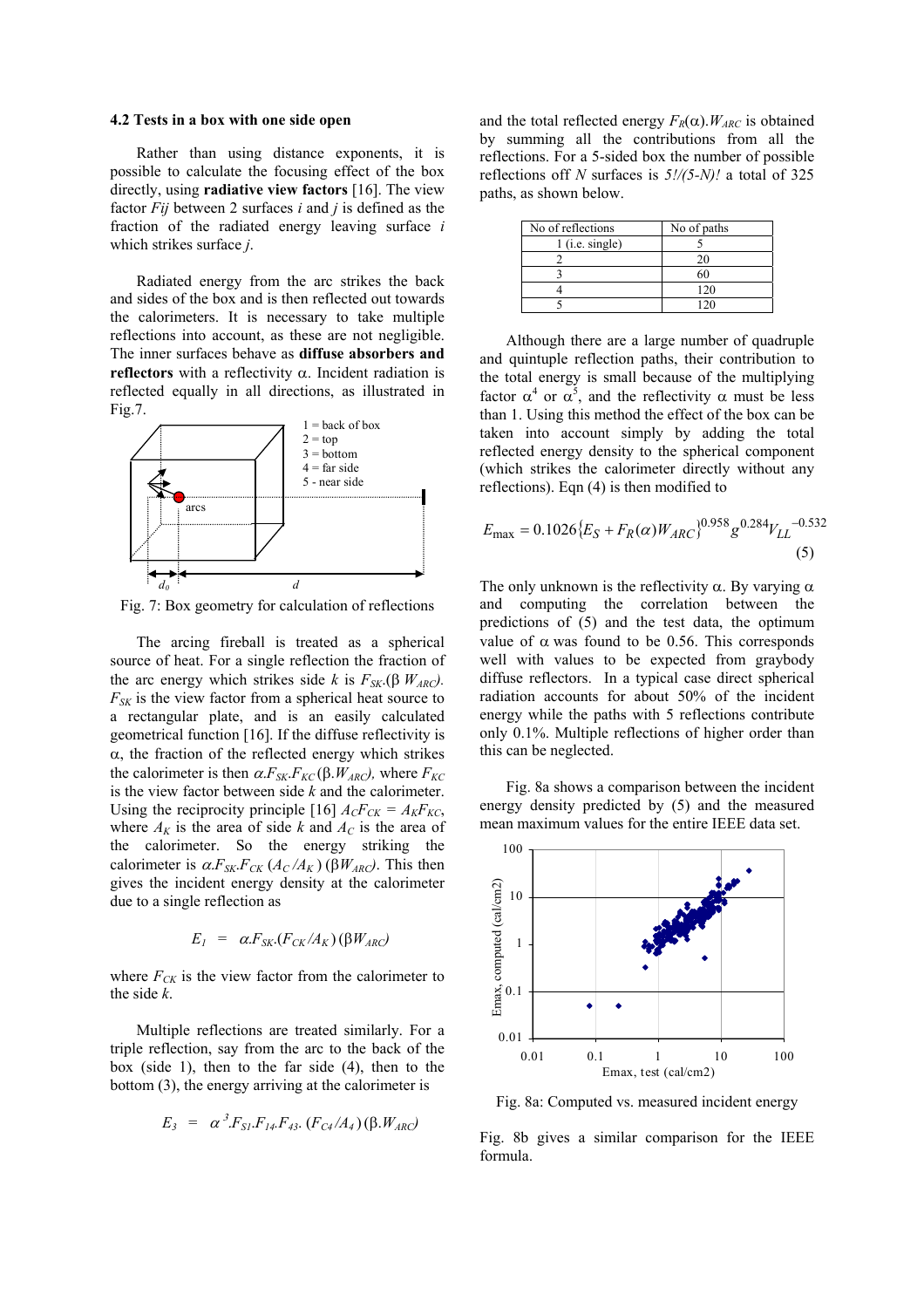

Fig. 8b: IEEE formula prediction compared with test

The time-domain computer model gives a significantly better correlation ( $r^2$  = 0.856) than the IEEE formula ( $r^2$ = 0.775). While the chief cause of variability is the chaotic behaviour of the fault arc, it is also clear that variations in reflectivity of the inner box surfaces will make a significant difference to the results.

## **5. Effect of current-limiting fuses**

The model used is based on that described in [17], with some enhancements.

#### **5.1 Prearcing model**

The melting time is found by computing the evolution of the true r.m.s. current in each phase, and switching to the arcing state when the fuse's meltingtime/current characteristic is crossed, as shown in Fig. 9.



Fig.9: Computation of melting time

The fuse TCC is stored as a table which is dynamically fitted with cubic spline functions, and interpolation is used (as with all the models), to find the exact crossing point. For times shorter than the lowest tabulated value, the adiabatic melt  $I^2t$  is used.

The true r.m.s. (virtual) current in each phase is computed as  $\left[\int i^2 dt / t\right]^{0.5}$ 

#### **5.2 Arcing models**

These are as given in [17] and model arc ignition in the notches, burnback, fusion of the sand, arc merging, and final arc extinction. Each arc is modelled as a simple cylindrical channel. For each fuse design, details of the element construction and materials are needed, and the resulting models give very good agreement with oscillograms obtained from fuse type testing.

Figs. 10a-10c show the results of typical calculations for the interruption of a 50kA ungrounded arcing fault in a 600V 60Hz 3-phase system by an 800A class L fuses, closing at zero degrees of phase *a*. The other data used to obtain these results was :

| $p.f. = 0.1$   | $g = 32$ mm                                          |
|----------------|------------------------------------------------------|
| $d_0 = 102$ mm | $d = 457.2$ mm                                       |
|                | and the box size was $508 \times 508 \times 508$ mm. |



Fig.10a: Currents for arcing fault with fuses



Fig. 10b: Fuse arc voltages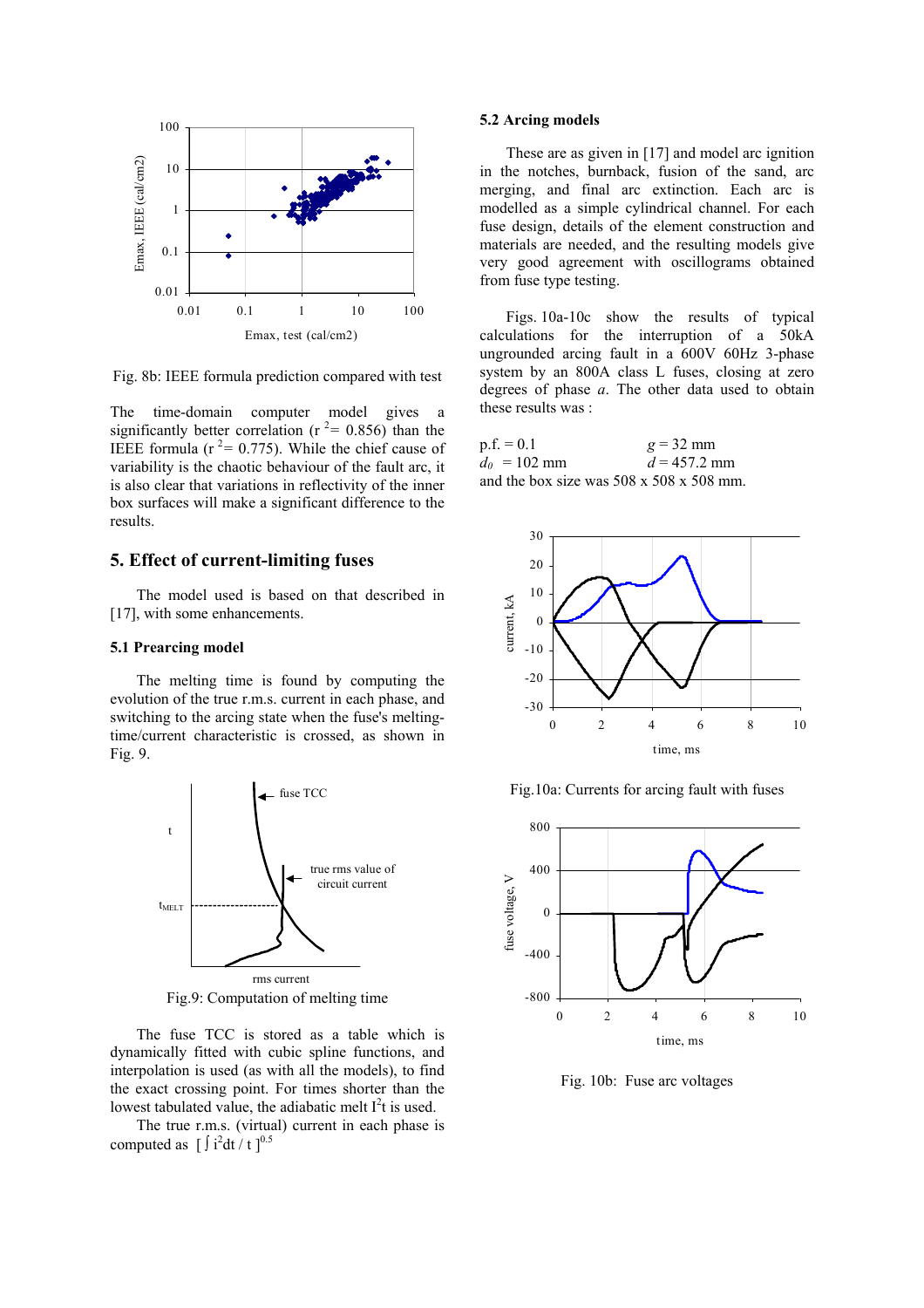

Fig. 10c: Arcing fault voltages

In the case shown the fuse in phase *c* melts first and limits the current. The appearance of the phase *c* fuse arc voltage changes the rates-of rise of current in the other two phases. The phase *b* and phase *a* fuses melt just before the phase *c* fuse clears, and then the *b* and *a* fuses clear together against the line-to-line voltage.

### **5.3 Point-on-wave effects**

The possible sequences of events during clearing are very complicated, involving fuse melting and clearing in each phase, merging of arcs between notches, and interaction between the phases (if the fault is ungrounded). If a fuse just fails to melt within a particular half-cycle, the melting time jumps to a subsequent half-cycle. In Figs. 10 all 3 fuses opened, but in many cases only 2 fuses operate.

The results are also affected by the point-onwave at which the arcing fault begins. For 3-phase systems, all possible outcomes are covered if the closing angle  $\theta$  (with respect to the voltage of phase *a*) is varied in the range  $0 \le \theta \le 60^{\circ}$ .



Fig. 11a: 3x1200A class L fuses @ 100kA



Fig. 11b: 3x1200A class L fuses @ 44.7kA



Fig. 11c: 3x1200A class L fuses @ 18.25 kA

Figs. 11a - 11c show the variation of arc flash energy density  $E_i$  with closing angle for three levels of bolted fault current. There are many discontinuities, associated with different sequences of fuse operation. Near the threshold current (Fig. 11c), the jumps in  $E_i$  are very large.

Fig. 12 shows the computed critical closing angle (i.e. that which produces the highest value of  $E_i$ ) for a 1600A class L fuse, as a function of available bolted fault current.



Fig. 12: Critical closing angle, 1600A class L fuses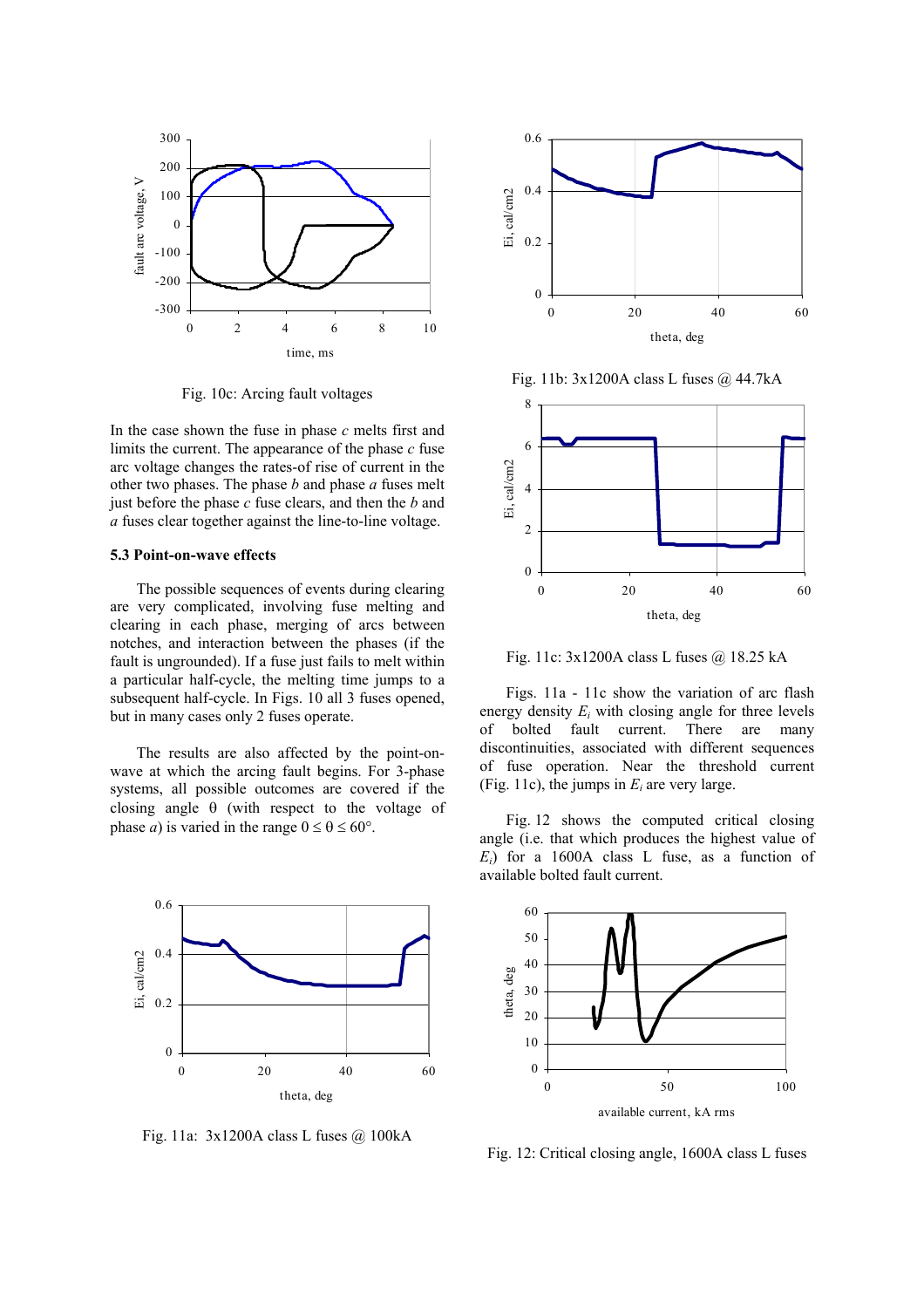Below the threshold (about 20kA for Fig. 12) the results are not significantly affected by closing angle. Within the threshold region (20-40kA for Fig. 12) the critical angle oscillates wildly as the available current is changed. Above the threshold (in the current-limiting region) the curve becomes smooth but does not always increase as shown. For some fuses a discontinuity followed by a decrease can be observed.

After examining point-on-wave effects for several different fuse designs, and considering the additional variations which will be found in practice, due to the chaotic fault arc behaviour, it is concluded that it is not possible to recommend a worst-case closing angle for arc-flash testing, in a similar way to that which is used for type testing of current-limiting fuses. The best recommendation appears to be to use random closing, but with several tests, to obtain a range of arc flash energy values.

### **5.4 Arc flash characteristic**

For a given set of data (equipment type and circuit parameters) it is useful to plot the arc flash energy density as a function of available current. Fig. 13 shows a typical characteristic computed for a set of 3 1200A class L fuses. The upper curve is the maximum value (worst closing angle) and the lower curve is the minimum value (best closing angle).



Fig. 13: Arc flash characteristic

Fig. 13 is similar to published test data [18] for 1200A class L fuses, although for slightly different test conditions. It shows that this fuse can limit the arc flash energy density to a level well below the critical value for a 2nd-degree burn  $(1.2 \text{ cal/cm}^2)$ , but only if the available bolted-fault current is high enough to cause operation in the current-limiting mode.

For these calculations it was assumed that the fault arcs were represented by (3) with unchanged values of *k, X* and *Y*. However, some changes may be

needed, because Stokes and Oppenlander [12] showed that for time durations of a few milliseconds, the arc does not move far from its starting location, so the fault arc geometry for very short times will be different from that which develops over a period of several cycles, giving a possibly significant change in fault arc voltage and incident energy.

# **6. Conclusions**

A time-domain model of arc flash hazard has been developed. The ordinary differential equations for the 3-phase circuit and any current-limiting fuses are solved by 4th-order RK integration with automatic control of the time step.

The arcing fault fireball is represented as a starconnected set of non-linear resistors, and the their characteristics have been determined by least-squares fitting to the published IEEE dataset. The resulting arc characteristics are similar to those which have previously been measured for high-current singlephase arcs in air.

For arcing faults in an open box, the focusing effect of the box is taken into account using radiation view factors to allow for multiple reflections of radiant heat.

The final model calculates the incident energy density due to the arc flash at a distance *d* for tests in the open or in a box of arbitrary dimensions, with a given electrical power system and interbus electrode gap. It gives good correlation with the IEEE 1584 test data and can also be used to study point-on-wave and other effects.

Furthermore the model has the potential for further improvement if a better model of the arcing fireball can be developed.

### **7. References**

- [1] National Electric Code, 2002 Edition. National Fire Protection Association. NFPA 70.
- [2] Standard for Electrical Safety Requirements for Employee Workplaces, NFPA 70E, 2003 Edition. National Fire Protection Association.
- [3] Jones, R.A, and 9 other members of an IEEE-PCIC working group. "Staged Tests Increase Awareness of Arc-Flash Hazards in Electrical Equipment". IEEE Petroleum and Chemical Industry Conference Record, Sept 1997, pp 313- 332.
- [4] Lee, R.H. "The Other Electrical Hazard: Electric Arc Blast Burns". IEEE Transactions on Industry Applications, vol IA-18. No 3, May-June 1982, pp 246-251.
- [5] Neal, T.E., Bingham, A.H. and Doughty, R.L. "Protective Clothing Guidelines for Electric Arc Exposure". IEEE